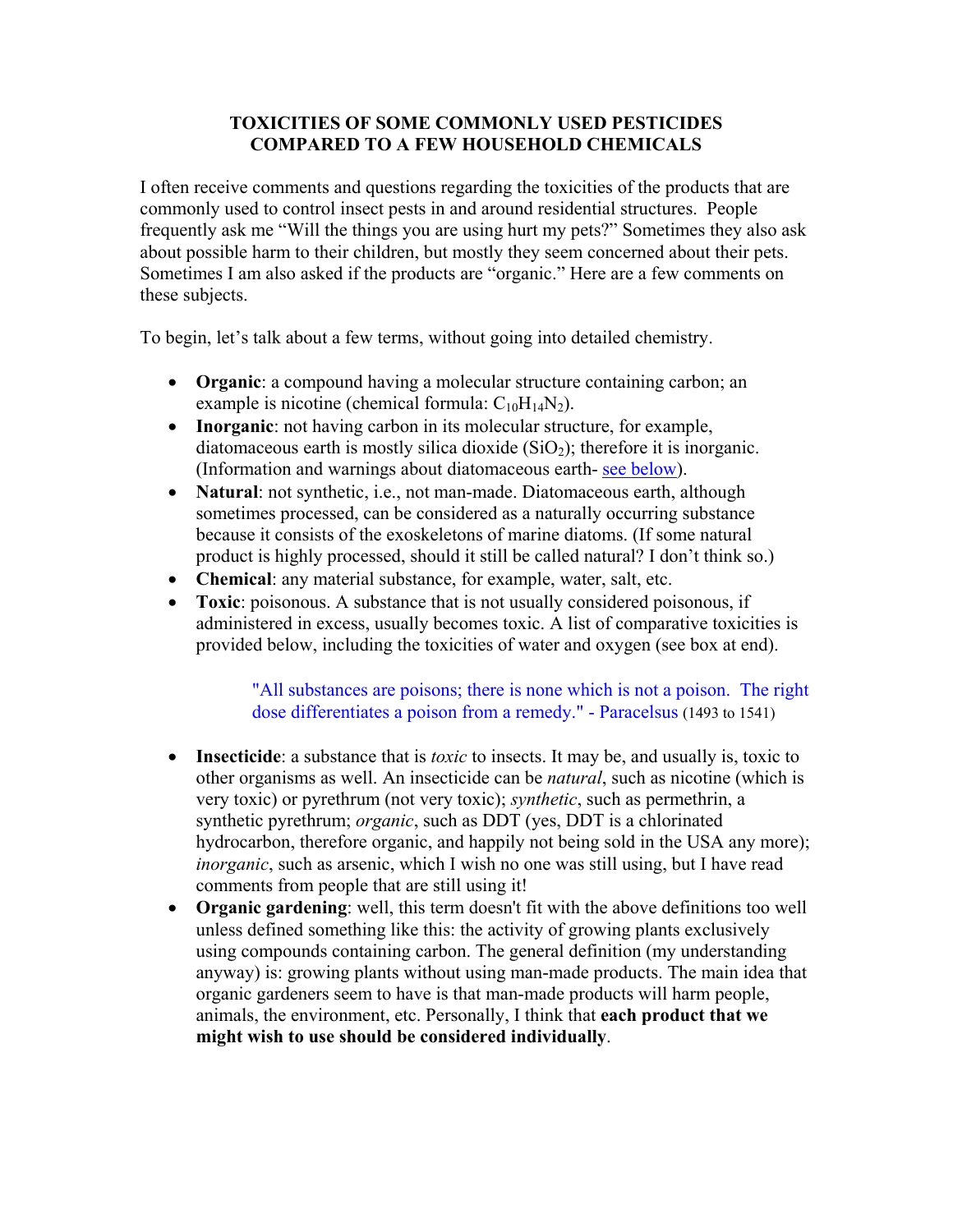I made the following list to show comparative toxicities of some common products. I usually look at the toxicities of acute oral exposure to rats, and these are expressed as "**LD50**'s" or the lethal median dose of a product, expressed in milligrams (mg) of the product to kilograms (kg) of weight of the exposed animal, therefore, THE LOWER THE NUMBER, THE MORE TOXIC THE SUBSTANCE, and higher numbers are less toxic products. This number says how many milligrams of the product per kilogram of body weight actually killed 50% of the animals (rats) tested. Important note: the  $LD_{50}$  numbers in the list below are for the products at 100% concentration, unless otherwise indicated. In most cases, you will be using products with much lower concentrations. The lower the concentration, the less toxic the product. Example,  $TimBor$  (a borate) has an  $LD_{50}$  of about 2,500 mg/kg of body weight for a 98% pure product. BUT for an ant bait, for example, that has 5% TimBor, then the  $LD_{50}$  is about 50,000 mg/kg. Inferring from the  $LD_{50}$  data, a person weighing 100 pounds would need to eat about 11 pounds of the stuff to get a toxic dose. I doubt the person would be able to eat that much.

**ADDITION** (July 2006): I am adding the  $LD_{50}$  values for a few venoms of stinging insects. This should make it apparent that venoms, which are natural products, are far more toxic (i.e., dangerous) than many commonly used insecticides. To put it another way, if I had a small baby in the house, I would rather use some not-very-toxic insecticide rather than allowing red imported fire ants to crawl all over the place and sting the baby. People die every year from insect stings! Fire ant stings are FAR more toxic than most insecticides. (See: http://ufbir.ifas.ufl.edu/Chap23.htm)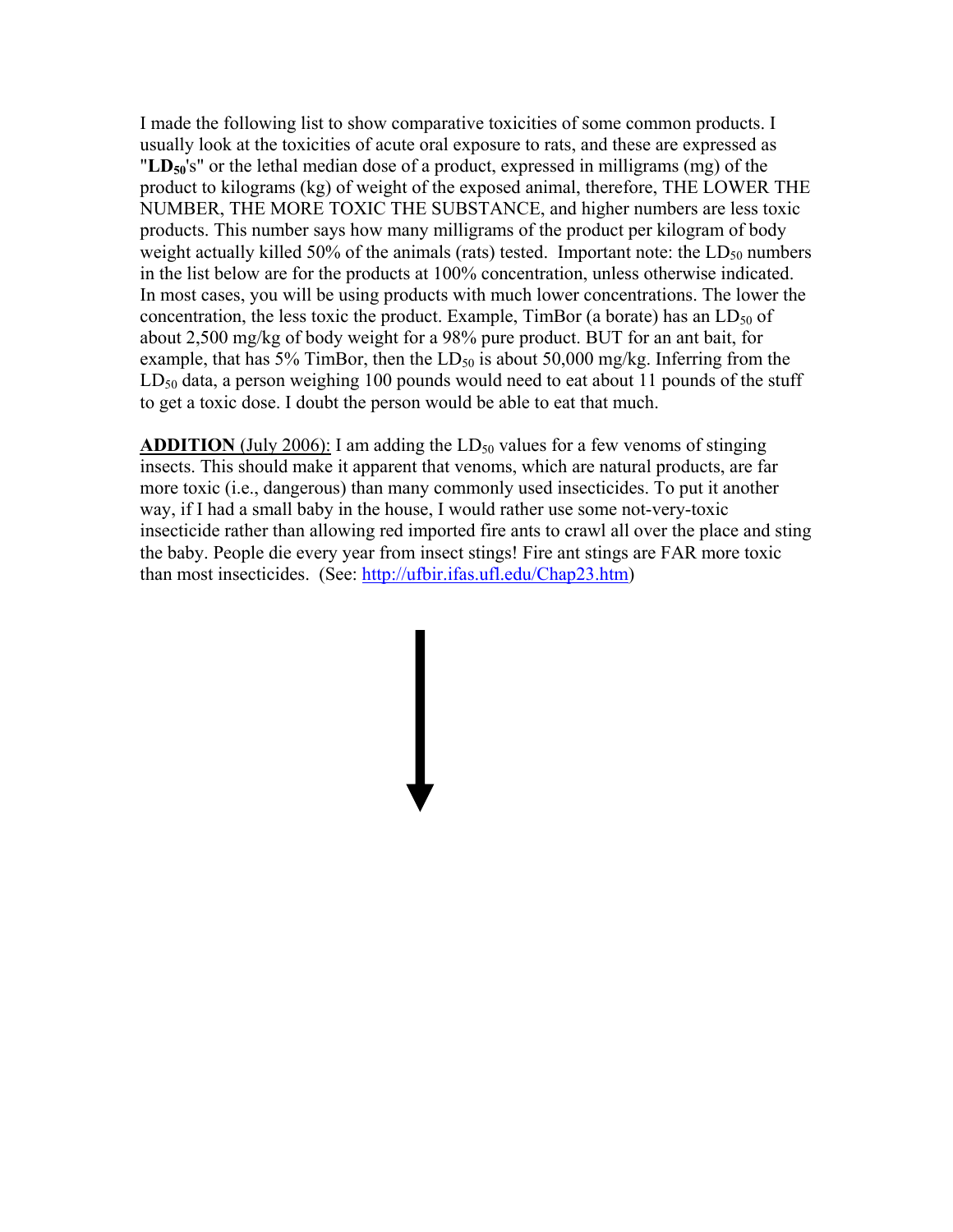| <b>TOXICITY OF SOME MATERIALS</b>                                                                                                                                                                                                       |                                                                                                                                                                                         |                   |
|-----------------------------------------------------------------------------------------------------------------------------------------------------------------------------------------------------------------------------------------|-----------------------------------------------------------------------------------------------------------------------------------------------------------------------------------------|-------------------|
| Material                                                                                                                                                                                                                                | <u>Acute Oral <math>LD_{50}</math> (rat) in mg/kg (see above)</u>                                                                                                                       |                   |
| Harvester ant venom<br>Paper wasp venom<br>Honey bee venom<br>Yellow jacket venom<br>Nicotine<br>Toxaphene<br>Gasoline<br>Fipronil<br><b>Diazinon®</b><br>Caffeine<br>Pyrethrums<br>Sevin®<br>Aspirin<br>Malathion®<br>Household bleach | 0.66 EXTREMELY TOXIC (but "organic")<br>2.4<br>2.8<br>3.5<br>10<br>29<br>50<br>95 (see Termidor below)<br>100<br>200<br>$200$ to $2,600$ (more below)<br>650<br>1,200<br>1,375<br>2,000 | <b>MORE TOXIC</b> |
| TimBor®<br><b>Borax</b><br><b>Table Salt----------------</b><br>Boric Acid<br>Baking Soda<br>DeltaDust<br>d-Limonene (the active ingredient in orange oil)<br>Grain Alcohol<br>Sugar<br>Niban®<br>Termidor® (as 0.06% Fipronil spray)   | 2,500 and at 5% is 50,000<br>2,500<br>3,500<br>4,200<br>5,050<br>5,300<br>14,000<br>30,000<br>$60,000+$                                                                                 |                   |
|                                                                                                                                                                                                                                         | $3,252,936$ = about 60 Gal/Kg for an adult                                                                                                                                              | <b>LESS TOXIC</b> |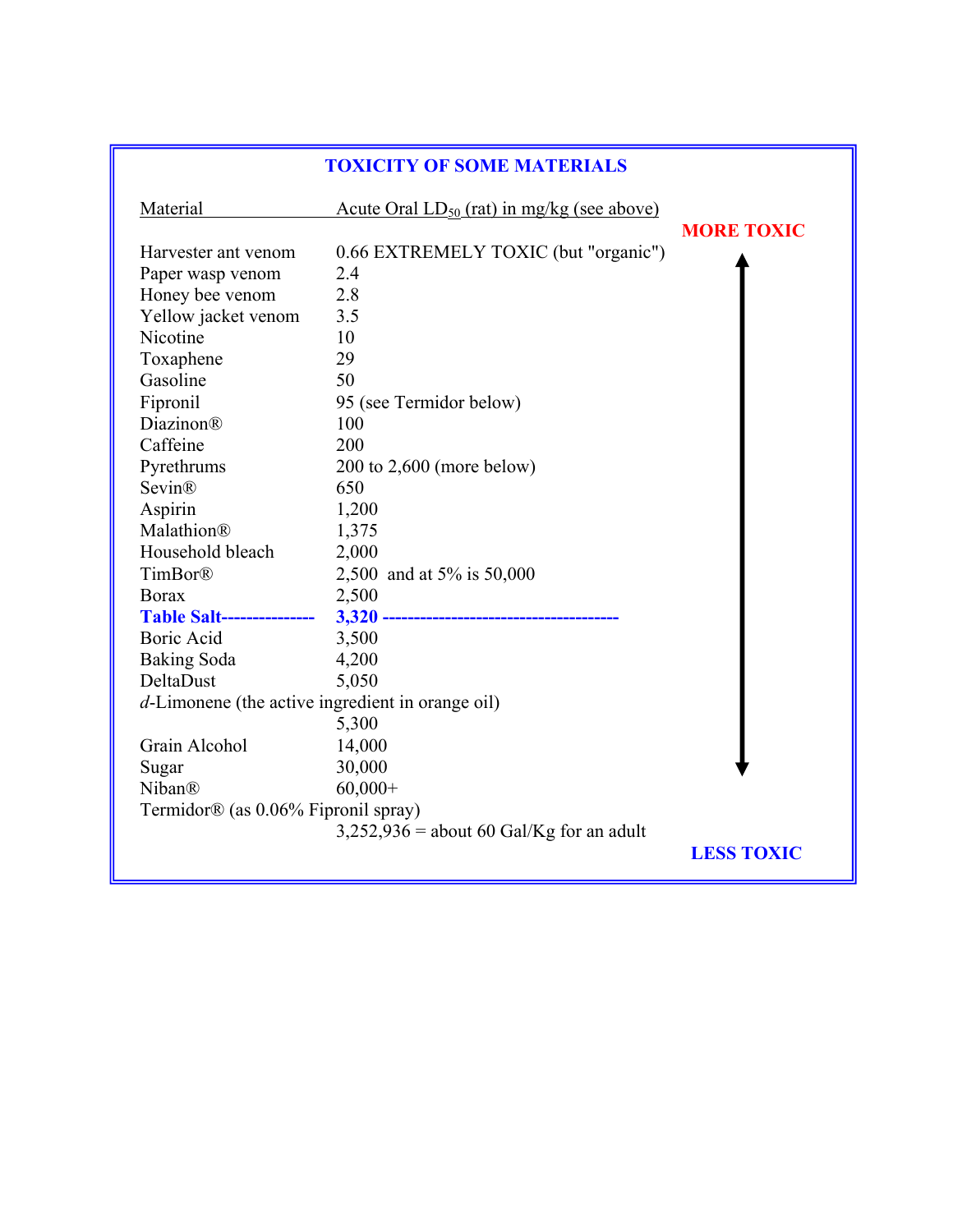The idea that I am trying to convey, is that a substance can be called *organic*, *inorganic*, *synthetic*, *natural* or whatever, but you need to really look at what the substance *is* before deciding that it is "safe" or "dangerous". Saying that something is *natural* or *organic* doesn't necessarily mean it is safe for you, or for the environment; for example, nicotine, is *organic* and *natural*, but is also *highly toxic*. And because something is *inorganic*, it is not necessarily dangerous, for example, borax (disodium tetraborate decahydrate  $Na<sub>2</sub>B<sub>4</sub>O<sub>7</sub>$ <sup>-</sup>10H<sub>2</sub>O) is relatively very safe.

### **Toxicity of Water and Oxygen**

"Even chemicals that are necessary for life such as water and oxygen can be toxic. Human experience has shown that while usual amounts of oxygen and water don't cause adverse effects in humans, higher amounts can. Drinking very large amounts of water in a short period of time can lead to swelling and brain damage, particularly in infants. Breathing pure oxygen can also cause problems in humans, in this case irritation of the lungs. Thus, toxicity assessment is not about determining what is toxic, but rather about how much of a chemical causes what kind of harm."

From: http://www.iet.msu.edu/Tox for Journ/journtoxicityassessment.htm

more on the toxicity of water: http://chemistry.about.com/cs/5/f/blwaterintox.htm

For further information on these products, you can do a Google search. You will find some variation in the  $LD_{50}$  numbers that you find, and this is because each laboratory calculates the toxicities under slightly different conditions. Comments are welcome.

Dr. John Warner, Ph.D. Entomology whitefootedant@gmail.com

Toxicity information from various sources, including:

http://edis.ifas.ufl.edu/PI008 http://extoxnet.orst.edu/ http://pmep.cce.cornell.edu/facts-slides-self/core-tutorial/module04/ http://entweb.clemson.edu/pesticid/Document/toxicity.htm http://www.cmmcp.org/toxicity.pdf http://www.bugwood.org/PAT/03ToxicologyGeneral.html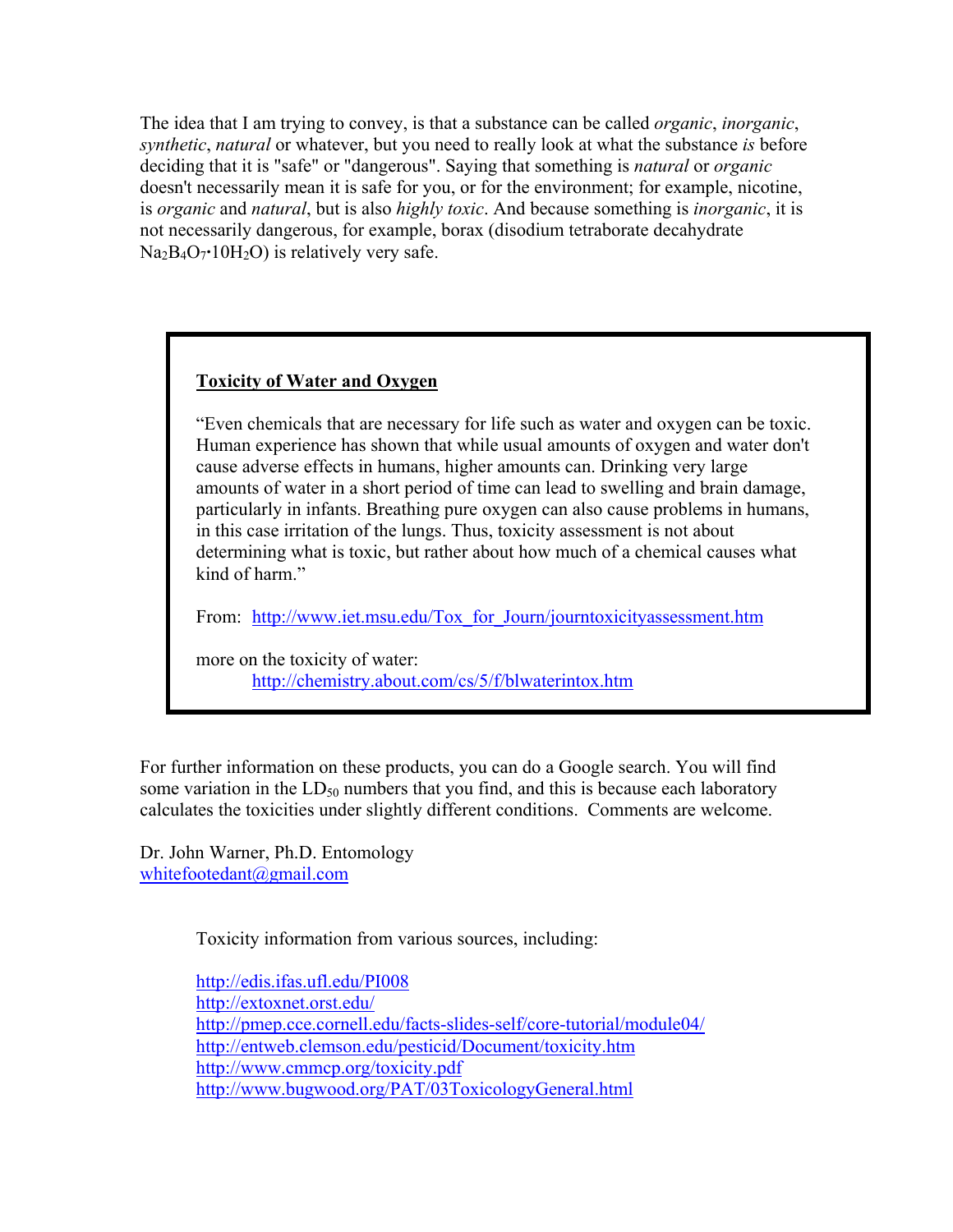### **Learn about the dangers of DIHYDROGEN MONOXIDE! http://www.dhmo.org/facts.html**

#### **…information about Diatomaceous earth:**

# **Diatomaceous earth**

Selections from: http://www.cpchem.com/enu/msds\_unsecured/Import\_25550\_MSDS\_O\_ENGLISH\_A\_ ENGLISH\_A\_N.pdf

#### **Personal Protection Information**

**Ventilation**: Use adequate ventilation to control below recommended exposure levels.

- **Respiratory Protection**: For concentrations exceeding the recommended exposure level, use NIOSH/MSHA approved respirator for protection against dust and mists having an exposure limit measured as a time-weighted average of not less than 0.05 mg/m3.
- **Eye Protection**: Not generally required.

**Skin Protection**: Protective gloves for prolonged exposures.

NOTE: Personal protection information shown in Section C is based upon general information as to normal uses and conditions. Where special or unusual uses or conditions exist, it is suggested that the expert assistance of an industrial hygienist or other qualified professional be sought.

#### **Handling and Storage Precautions**

- Do not get in eyes, on skin or on clothing. Do not breathe vapors, mist, fume or dust. Wash thoroughly after handling. Launder contaminated clothing before reuse. Wear protective equipment and/or garments described in Section C if exposure conditions warrant. Use only with adequate ventilation.
- Store in a dry area in sealed containers or bags. Store in a closed container. Store in a well-ventilated area.

### **Health Hazard Data**

## **Acute Effects of Overexposure:**

- **Eye**: May cause **severe mechanical irritation** if in eyes for prolonged period of time.
- **Skin**: May cause irritation from mechanical friction.
- **Inhalation**: May cause drying and irritation of the mucous membranes of the nose, throat and upper respiratory tract.

**Ingestion**: May cause irritation to the gastrointestinal tract.

#### **Subchronic and Chronic Effects of Overexposure:**

High dust concentrations of diatomaceous earth over an extended number of years may produce pneumoconiosis (inflammation of the lungs).